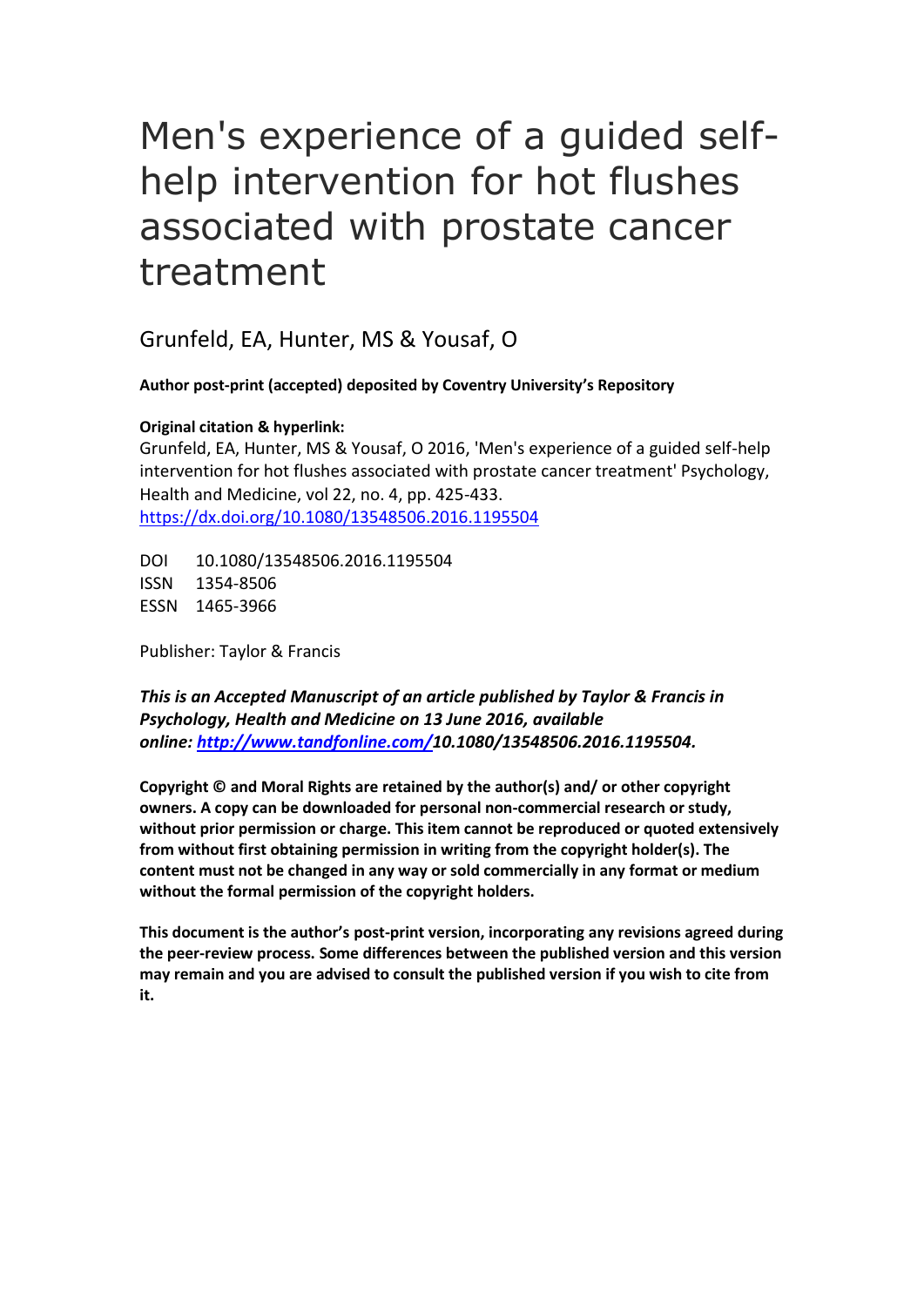Men's experience of a guided self-help intervention for hot flushes associated with prostate cancer treatment

# $G$ runfeld  $EA<sup>1</sup>$ , Hunter MS<sup>2</sup>, Yousaf  $O<sup>1</sup>$

1 Centre for Technology Enabled Health Research, Faculty of Health and Life Sciences, Coventry University, Coventry, UK 2 Institute of Psychiatry, Psychology and Neuroscience, Kings College London, London, UK 3 Department of Psychology, University of Bath, UK

## **Corresponding author**

Elizabeth Grunfeld Faculty of Health and Life Sciences Coventry University, Coventry CV1 2NL beth.grunfeld@coventry.ac.uk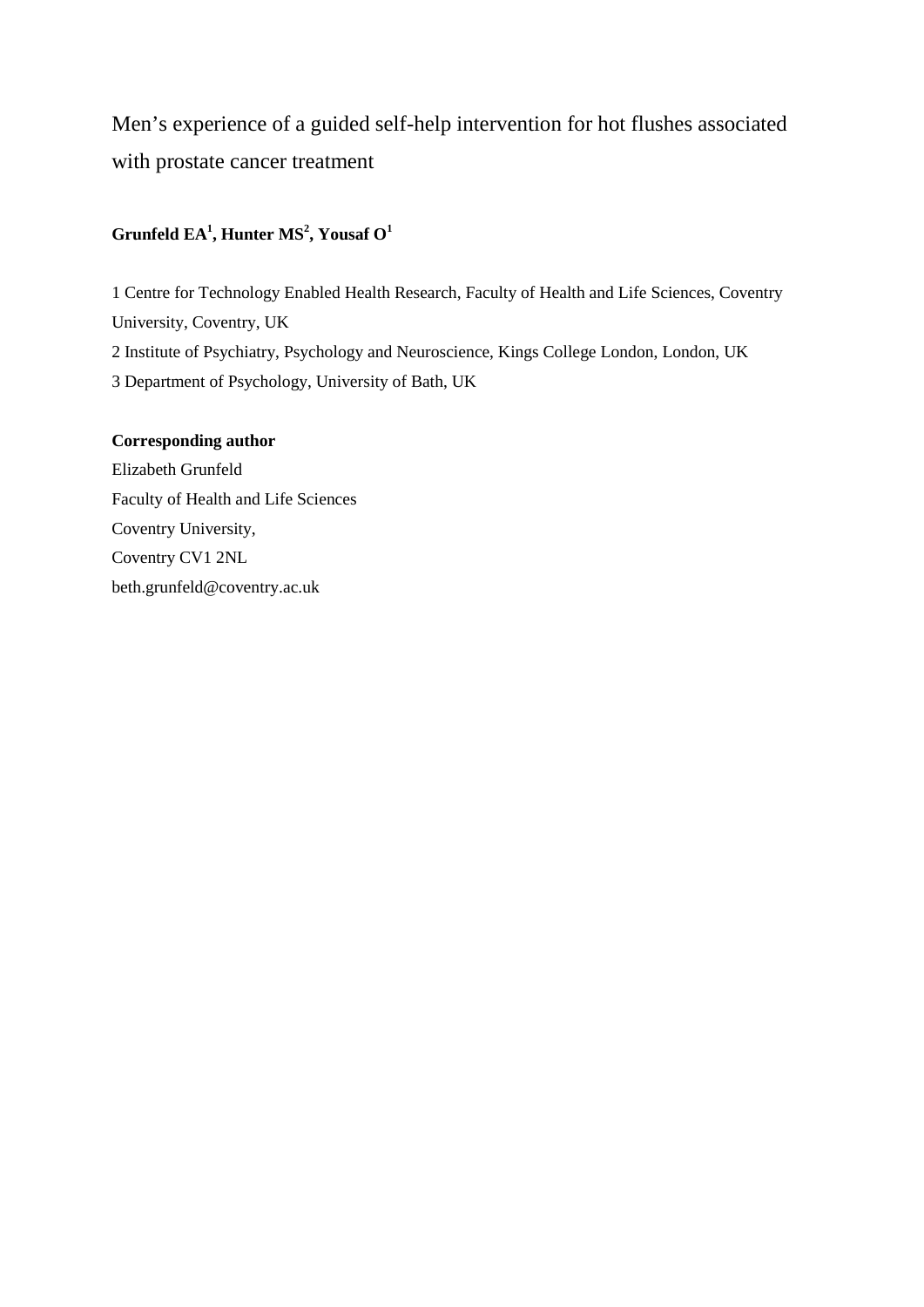## Abstract

Up to 80% of men who receive androgen deprivation therapy report hot flushes and for many these are associated with reduced quality of life. However it is recognised that there are a number of barriers to men's engagement with support to manage symptoms and improve quality of life. This qualitative study was embedded within a larger randomised controlled trial (MANCAN) of a guided self-help cognitive behavioural intervention to manage hot flushes resulting among men androgen deprivation therapy. The study aimed to explore the engagement and experiences with the guided selfhelp intervention. Twenty men recruited from the treatment arm of the MANCAN trial participated in a semi-structured interview exploring acceptability of the intervention, factors affecting engagement and perceived usefulness of the intervention. Interviews were audio-recorded, transcribed verbatim and analysed using a Framework approach. Over two thirds of respondents (69%) reported reading the intervention booklet in full and over 90% reporting practising the relaxation CD at least once a week. Analysis of the interviews identified three super-ordinate themes and these related to changes in hot flush symptomatology (*learned to cope with hot flushes in new ways*), the skills that participants had derived from the intervention (*promoting relaxation and reducing stressors*), and to a broader usefulness of the intervention (*broader impact of the intervention and skills*). The present study identified positive engagement with a guided self-help intervention and that men applied the skills developed through the intervention to help them undertake general lifestyle changes. Psychoeducational interventions (e.g. cognitive behaviour therapy, relaxation, and positive lifestyle elements) offer the potential to be both effective and well received by male cancer survivors.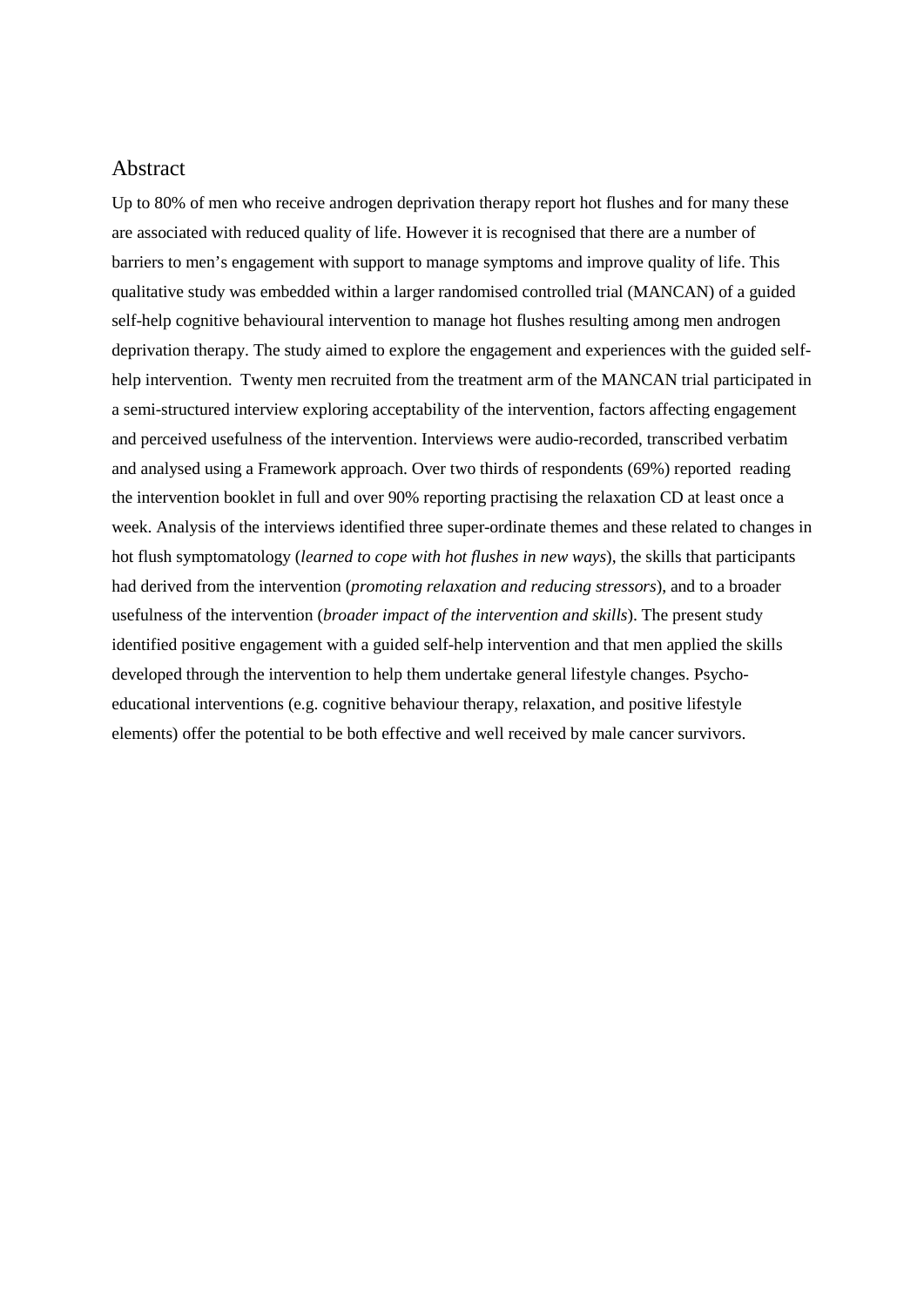## Introduction

Prostate cancer is the second most common cancer in men (Jemal, Bray, Center, Ferlay and Forman, 2011). Androgen deprivation therapy (ADT) may be prescribed to men with advanced disease (where the cancer has not spread) or in cases of locally advanced disease where other treatments have failed (NICE 2014). ADT aims to inhibit prostate cancer progression by reducing the effects of androgens (including testosterone) (Graham, Baker, Macbet and, Titshall, 2008). However, ADT is associated with debilitating side effects and between 34-80% of men who receive ADT report hot flushes (Frisk, 2010; Schow, Renfer, Rozanski and Thompson, 1998), which are associated with distress (Ulloa, Salup, Patterson and Jacobsen, 2009). The mechanism of hot flushes in men receiving hormone treatments is unclear although the flushes are thought to be an attempt by the thermoregulatory centre on the hypothalamus to regulate body temperature. It is thought that this thermoregulatory system becomes unstable as a consequence of sex steroids producing changes in brain neurotransmitters (e.g. noradrenalin and beta-endorphins) that are associated with normal functioning of the thermoregulatory centre.

Not all men are aware that hot flushes are a side effect of ADT leading to confusion and anxiety (Grunfeld, Halliday, Martin and Drudge-Coates, 2012). In addition, embarrassment and perceptions of altered masculinity may result from hot flushes and men may report feelings of powerlessness and difficulties adjusting to bodily changes associated with treatment (Eziefula, Grunfeld and Hunter, 2013). Clinical management guidelines suggest offering men medroxyprogesterone to treat troublesome hot flushes (NICE 2014), however, such medications have side-effects, which may have a detrimental impact on quality of life (Frisk, 2010). Hence, there is a need to develop non-medical interventions for hot flushes that do not come with unwanted side-effects. Research exploring the alleviation of hot flushes among men is sparse, however cognitive behavioural interventions for women with hot flushes following breast cancer treatments have been found to be effective (Mann et al., 2012; Duijts et a.,l 2012). Evidence suggests that changes in beliefs about hot flushes mediate improvement following cognitive behavioural treatment (CBT) (Norton, Chilcot and Hunter 2014). The CBT intervention was equally as effective when delivered in self-help format or group format (Ayers, Smith, Hellier, Mann and Hunter 2012).

Although there is growing interest in developing interventions that are tailored and targeted to men, there is little evidence available regarding the best approach to deliver services to address men's needs. Prostate cancer patients may prefer individualised informational support (Shapiro et al., 2004) and both telephone support services or guided self-help can be accessed by men living at a distance and may be well received. The MANCAN (from "*man can*") trial evaluated a guided self-help CBT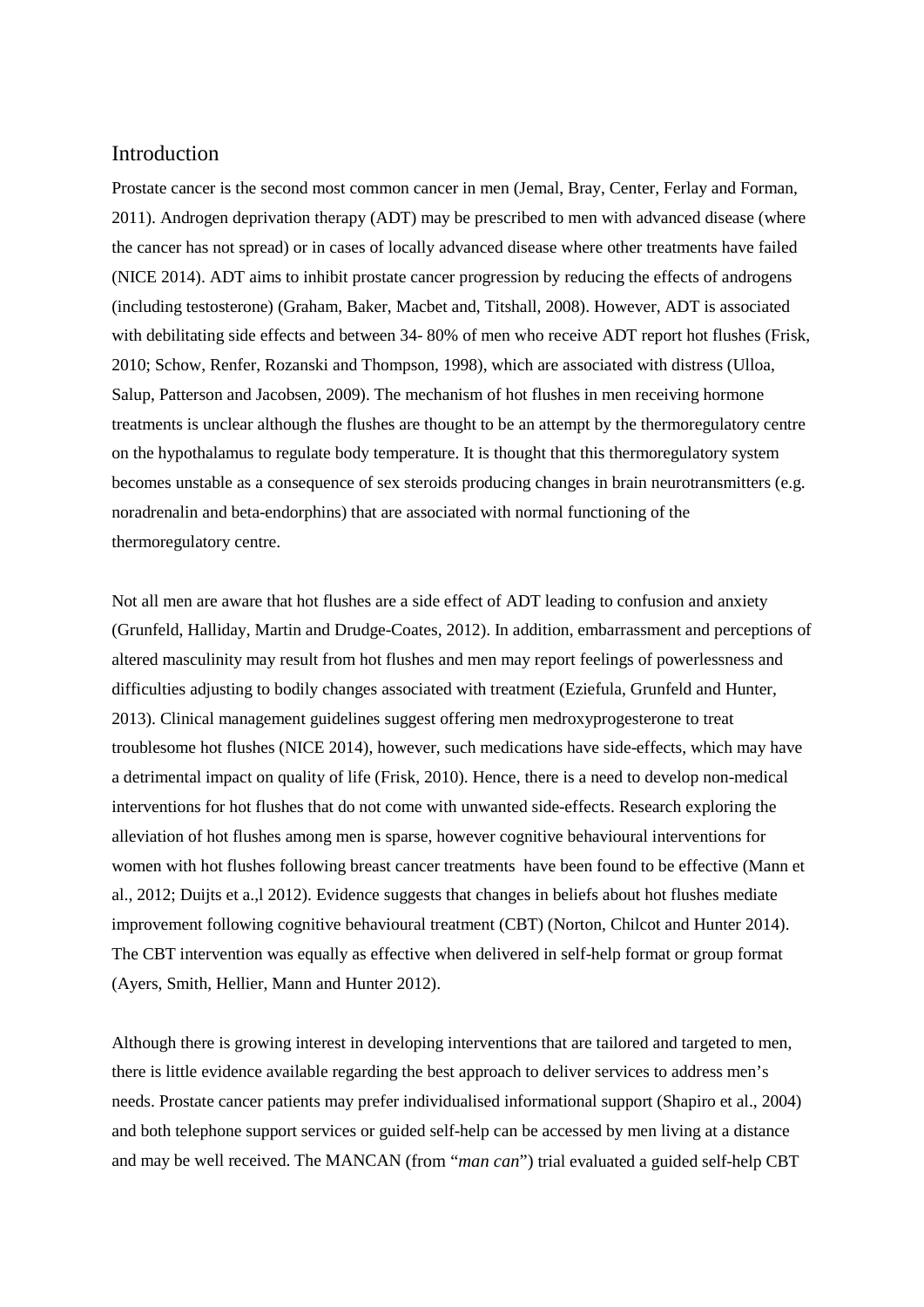intervention (Yousaf, Stefanopoulou, Grunfeld and Hunter, 2012), which consisted of a booklet and a compact disk (CD) outlining paced breathing and relaxation techniques. CBT was successful in reducing the problem ratings and frequency of hot flushes in the treatment group, compared to the treatment as usual group, 6-weeks following randomisation (Stefanopoulou, Yousaf, Grunfeld and Hunter, 2015). In addition to being the first CBT-based self-help intervention for men with hot flushes, MANCAN also sought to understand how men engaged with the intervention, and to identify barriers to engagement with a self-help CBT intervention. Barriers to men's engagement with healthcare services include embarrassment, anxiety, poor communication with healthcare professionals and a disinclination to disclose health concerns (Yousaf, Grunfeld and Hunter, 2014; Fish et al, 2015). The MANCAN intervention materials were designed to optimise men's engagement by utilising telephone support and incorporating a strong informational component (Yousaf et al., 2012). This qualitative study was embedded within the main MANCAN trial and aimed to explore the experiences of men participating in a guided self-help intervention examining how men engaged with the intervention, factors affecting engagement and perceived usefulness of the intervention.

## Methods

#### **Participants**

Participants were recruited through the treatment arm of the MANCAN trial (Stefanopoulou et al. 2015) although the interviews were conducted independently of the trial by a researcher (OY) blinded to the patient outcomes. Twenty men (61% of the men in the treatment arm) agreed to participate in a semi-structured interview. Consecutive recruitment was undertaken and recruitment ceased once 20 men had been recruited. The men ranged in age from 57 to 83 years ( $M = 69$ ) and categorised themselves as either White British ( $n = 18$ ) or Black British ( $n = 2$ ) (see Table 1). Fourteen participants had localised prostate cancer, while 6 had locally advanced prostate cancer.

#### **Procedure**

Ethical approval was obtained from the local Research Ethics Committee (11/LO/1114) and written consent obtained prior to the start of the interviews. Individual semi-structured interviews were conducted at the 6 month follow-up period within the MANCAN trial (mean 35 weeks following recruitment into the trial (range 28-65 weeks)) between November 2012 and May 2014. The timing of the interviews allowed exploration of how participants experienced the intervention over time. The participants in the intervention arm had a copy of materials at home during and after the trial. A copy of the intervention booklet was available during the interview process to serve as a reminder if required. Interviews explored how men engaged with the intervention, factors that affected engagement and perceived usefulness the intervention on hot flushes and more generally. Interviews ranged in duration between 10 and 52 minutes (mean = 29 minutes), were audio-recorded and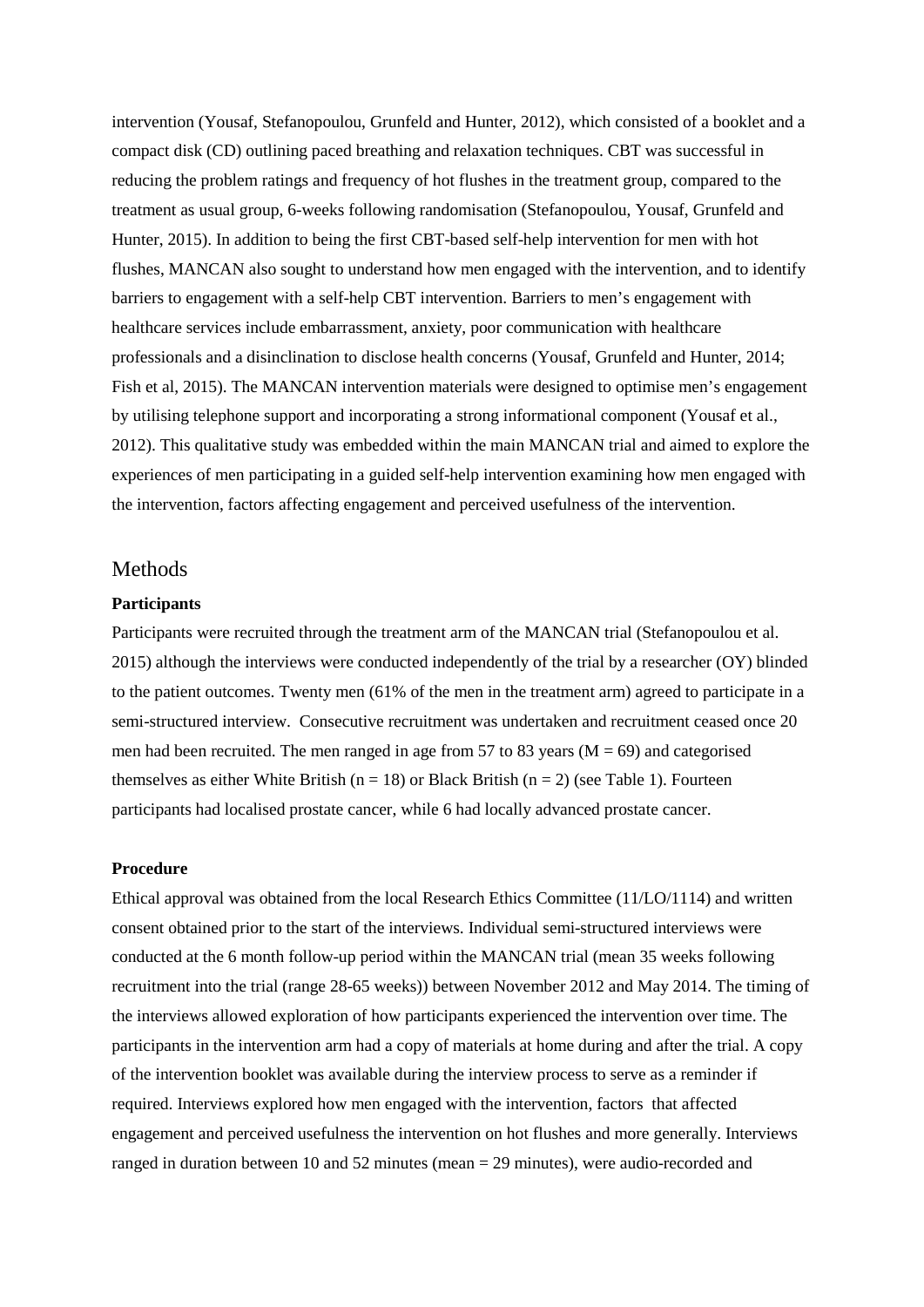transcribed verbatim. To maintain confidentiality, each participant was assigned a pseudonym. Accuracy of the transcripts was checked against the original recordings.

#### **Analysis**

Data from the first ten interviews were analysed independently by two authors (OY and EAG) who developed a preliminary coding framework to guide analysis of subsequent interviews. Throughout the analysis process authors discussed and revisited the original framework. A "Framework" analysis approach (Ritchie, Spencer and Nicholls, 2013) was used which involves an iterative approach that primarily follows the constant comparison method (Glaser, 1965). Within the framework approach one piece of data is compared with all others to develop conceptualizations of possible relationships between pieces of data. Each transcript was analysed by noting units of meaning and creating free codes, which were then grouped into coherent themes. Once themes were identified for each participant they were then integrated across all participants into a list of superordinate themes focused on participants' shared experiences.

## Results

Engagement with the intervention materials was good: all participants reported that they had read the booklet and had listened to the CD. 69% read the booklet in full, 19% read more than half of it. Adherence to practising the relaxation CD was lower: 58% practised twice a week or less, 23% practised it 5-6 times a week, and 12% practised every day. Men spoke of several factors that affected their engagement (positively or negatively) with the intervention. For some men CBT was associated with connotations of mental health issues and there was an attempt to make a distinction between themselves and *others* who might experience mental health issues

"*I think a lot of it applies to other people who have slightly more psychological problems than I have. …..some people get all het up when there is a problem*" (Mark, aged 74)

There was also a tendency among some men to perceive the intervention to be of greater benefit to men who had difficulty coping, which related to a general rhetoric around the idea being someone who was able to cope as opposed to someone who was unable to cope: "*I don't really suffer any stress because I've learnt to live with the hot flushes. I felt it was more relevant to people in the other extreme than to me*."(Adam, aged 68)

Men did, however, report that the informational components of the intervention were useful and acknowledged that they had acquired information that not only helped them manage their symptoms but that increased their general understanding of their condition: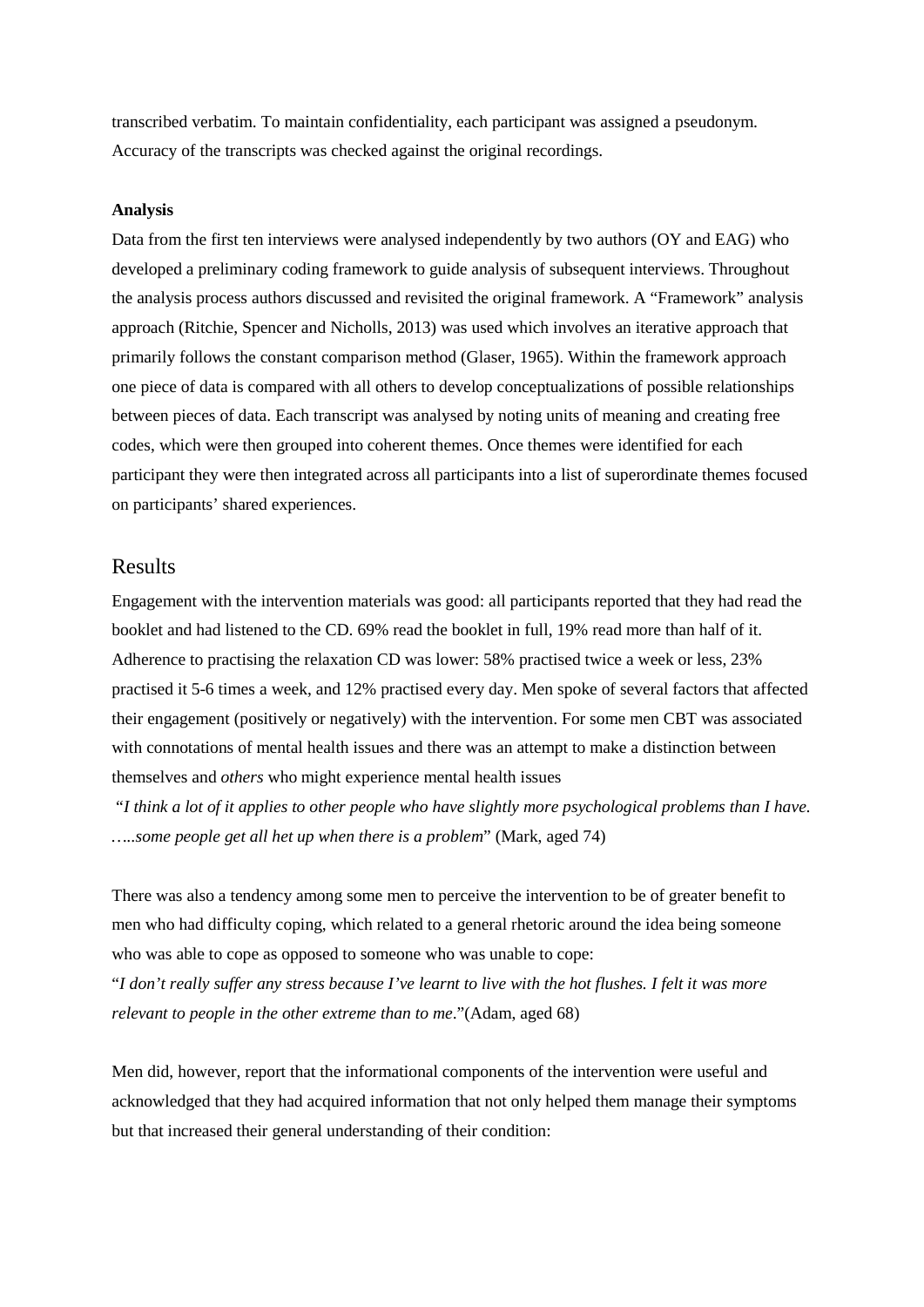"*It gave me more of an insight into the issues…..more information is always good information*." (Ted, aged 73)

Three super-ordinate themes were identified and these related to the skills that participants had derived from the intervention (Promoting relaxation and reducing stressors), changes in hot flush symptomology (Learned to cope with hot flushes in new ways), and to a broader usefulness of the intervention (Broader impact of the intervention and skills).

#### *Promoting relaxation and reducing stressors*

Participants spoke positively about the paced breathing and relaxation and stress reducing techniques and found them to be beneficial in managing hot flushes, as well as stress more generally. Those who had experience of meditation or yoga, noted similarities in the approaches, and sometimes combined the instructions on the CD with their own techniques. Some participants reported that paced breathing exercises (focused on teaching slow, deep, diaphragmatic breathing to facilitate relaxation) distracted from negative thoughts about hot flushes, for others the exercises allowed them to switch focus onto the breathing, which aided relaxation.

"*I used the relaxation thinking about my beautiful place particularly at night while having a hot flush, or after the hot flush, when I can't get back to sleep, to try and help me to empty my brain of other thoughts*" (Daniel, aged 67)

Rather than distracting from the hot flushes, others reported a belief that the breathing would have a physiological impact resulting in reduction in hot flushes (e.g. the duration of the flush).

"*I thought perhaps in terms of reducing in duration by using the breathing, by reducing the duration of the flush by using the breathing, and in general of the relaxation being part of life*" (George, aged 60)

Perhaps because hot flushes often bring with them a strong sense of discomfort, many participants reported feeling short-tempered or irritable. The breathing exercises provided the participants with a strategy to manage this sense of irritability resulting in reappraisal of hot flushes as less of a nuisance and more as a natural response to their changing hormone levels.

"*That makes you just become, pragmatic isn't the right word but you become more accepting of what the present situation is so there is no point in wasting time fighting and becoming tense and emotional and anxious*" (Peter, aged 68)

#### *Learned to cope with hot flushes in new ways*

The majority of men reported improvement in their symptoms and recalled that the diary aspect of the intervention provided a "structure" for documenting their experience and helped the men to identify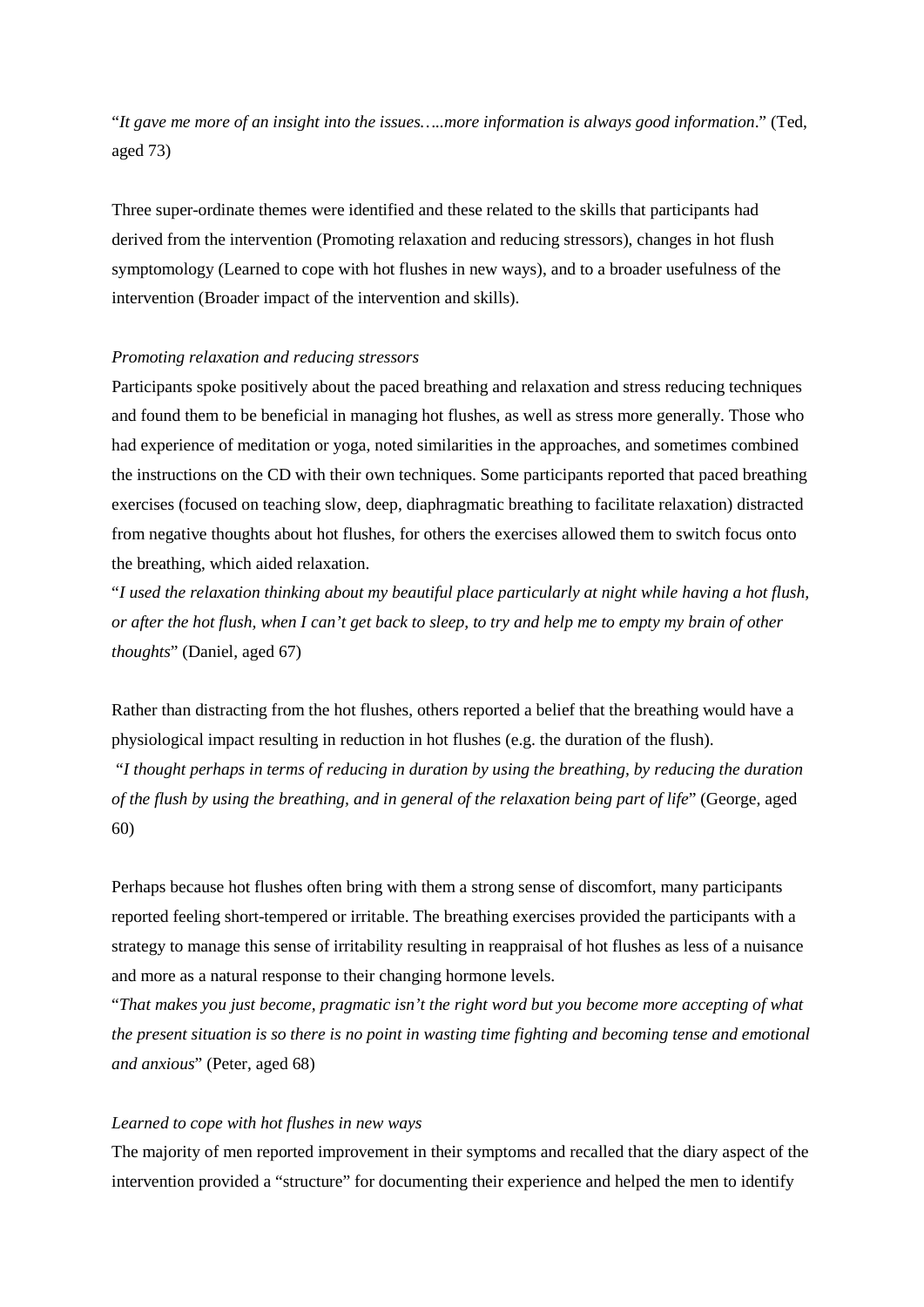triggers or precipitants of flushes (e.g. drinking coffee, rushing) as well as the circumstances under which they were most likely to occur (e.g. when stressed, after eating). This, in turn, was used by the men to gain control over the symptoms, which they operationalized by modifying daily habits and changing behaviours.

"*What I did find useful was making notes of the occurrences, you know, that sometimes helped….I did think that was useful to sort of codify* "(Peter, aged 68)

Some participants expressed a more positive outlook on their hot flushes in the context of their prostate cancer, which was often associated with beliefs about why they experienced hot flushes; "*They [hot flushes] are part of the cure………. they could go on for a long time, they're not stopping, you know. You've had all these injections, they are in your body now but think of them in a positive way which I am, that is why I try to ignore them*" (Jake, aged 57)

Men also reported improved self-efficacy with regard to their ability to cope with the symptoms, and that the intervention provided them with "confidence". In particular, participants reported that the intervention equipped them with the skills to cope with their symptoms.

"*Very helpful…….because they channelled my thoughts. Gave me something positive to work with once I was doing it whether I got very hot flushes or not I just ignored them and got on with it and it was fine*" (Jake, aged 57)

## *Broader impact of the intervention and skills*

Participants described how they integrated new skills into everyday routine. For example whilst most participants used the breathing techniques to reduce the impact of hot flushes, some also used them to alleviate general anxiety and to promote relaxation. One participant explained that the techniques he had learnt through the intervention could be applied whenever he felt stressed, even when unrelated to his hot flushes or to anxiety around his cancer diagnosis.

*"…. it has helped me get to sleep better because the relaxation techniques are very good …. and it happened to me last night actually, I was a bit upset about something, and I went to bed and just laid down and relaxed and took myself to another place, controlled my breathing, and I was asleep within second*" (Eric, aged 60)

The intervention also had wider impact and some participants spoke of how the intervention had motivated them to implement general lifestyle changes, including a renewed interest in activities or hobbies and described the benefit they obtained from increased rest and from engaging with family and friends. The intervention booklet provided advice on several aspects of how behavioural changes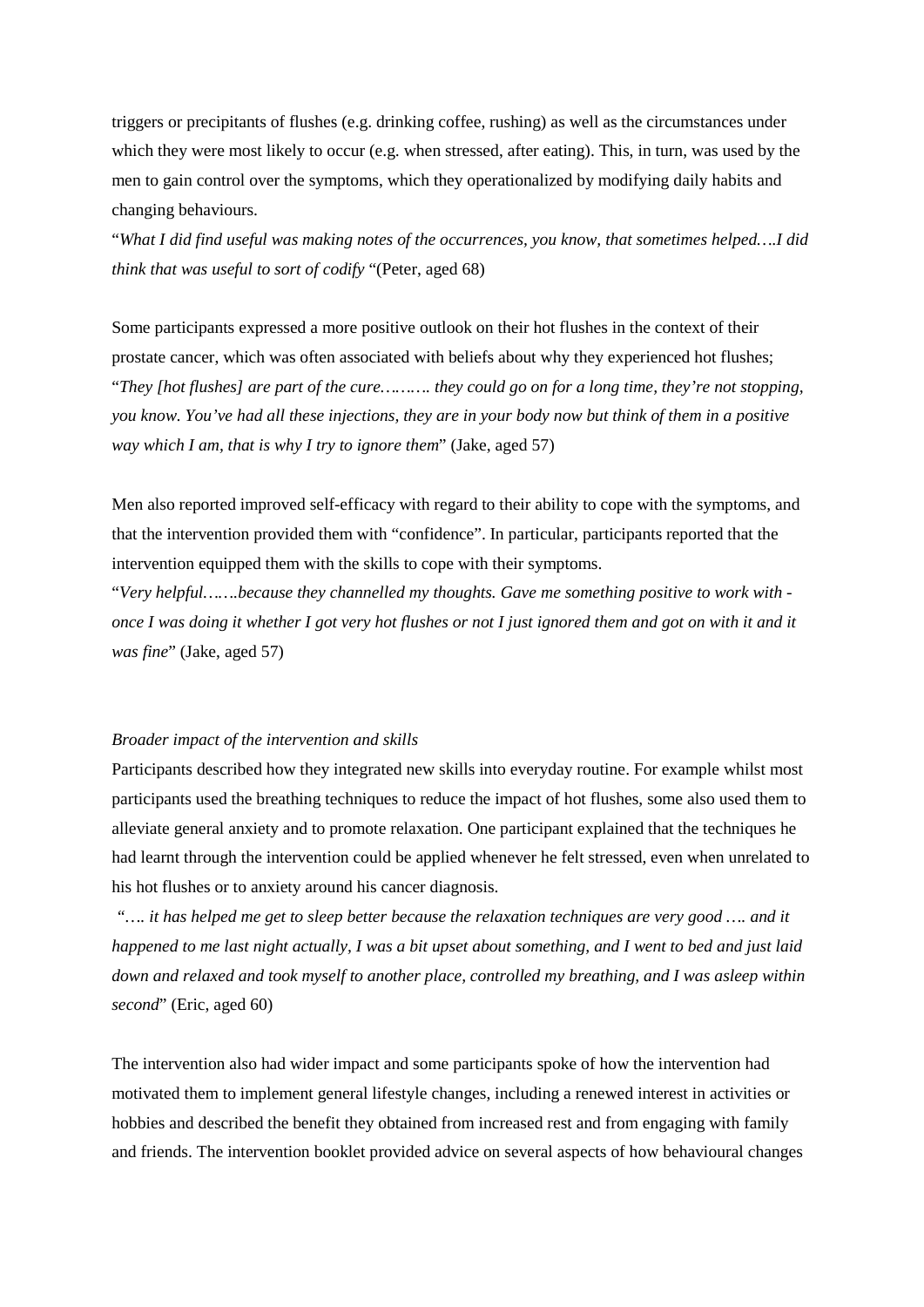(e.g. diet, exercise) could help manage hot flushes and reduce stress, which encouraged some men to reflect on general eating habits or to increase their exercise.

"*Diet and exercise, I do a lot more exercise than I used to do. I do more, not as much as I probably should but I think I have. Diet, my wife and I, we don't eat quite the same way we used to. I'm eating smaller, to be honest, than I used to. I don't want it, I don't need it, and that's probably because I'm not doing as much as I used to*" (Len, aged 70).

# Discussion

This study aimed to explore the experiences of men participating in a guided self-help intervention to manage hot flushes and focused on examining how men engaged with the intervention, factors affecting engagement and perceived usefulness of the intervention. Engagement with the intervention was evident from descriptions of how the intervention had motivated participants to implement general lifestyle changes (e.g. related to diet, relaxation, and exercise). Although not a direct aim of the MANCAN intervention this outcome is important given the acknowledgment that more interventions are needed to promote heath behaviour change among cancer survivors (Bourke et al 2013; Coa et al 2015). Although the intervention was generally well received some men did reveal a belief that the psychological focus of the intervention might be more applicable to "others" and considered themselves to be different to such men. This tendency may represent a reluctance to acknowledge emotional issues, reflecting masculine social norms around emotional expression (Courtenay 2000). Attempts were made to ensure that the intervention would be applicable to, and well received by, men, for example, by incorporating a strong informational support component, which was well received by the men in this study.

The intervention was designed to allow flexibility in the way in which techniques and exercises were used, and it was encouraging to see that, in addition to the high rate of adherence, participants appeared to adjust their practice to suit their lifestyle. Participants found ways of using the breathing/relaxation strategies in different contexts and reported that it had a generally positive effect on their well-being and quality of life. It is hypothesised that the intervention worked to both reduce hot flushes (through a physiological response initiated by paced breathing) and using behavioural strategies to shift attentional focus away from bodily sensations, which together act to alleviate stress associated with hot flushes and elevate quality of life (Hunter and Mann 2010). Some of the men offered similar explanations (i.e. the role of distraction in reducing the impact of symptoms) for how breathing and relaxation might reduce the impact of symptoms. However, all these findings were based on participants within a controlled trial, which may have influenced the degree of engagement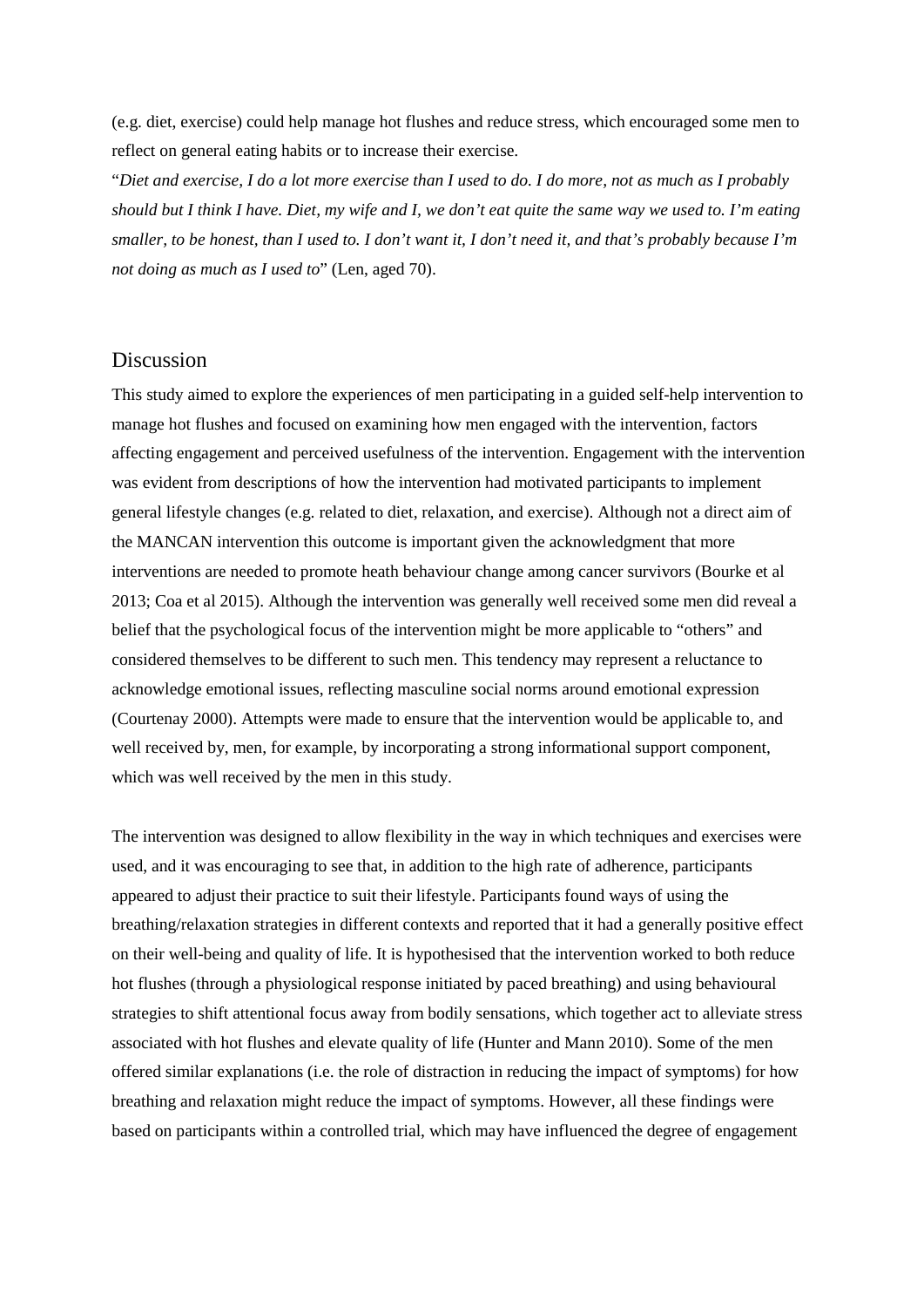with materials and to date little evidence exists regarding how men might engage with intervention materials off-trial.

One of the benefits of using a CBT approach was that it helped participants to change their appraisals of hot flushes. There is evidence that negative thoughts (e.g. embarrassment or social anxiety) are associated with more problematic hot flushes among women (Rendall, Simmonds and Hunter, 2008). Results from the full MANCAN trial indicate that there were significant reductions in negative beliefs about hot flushes following the intervention (Stefanoupoulou et al, 2015) and a similar reduction in negative beliefs around hot flushes has been observed in other CBT-based interventions aimed at reducing hot flushes in women with (Chilcot Norton and Hunter, 2014) and without breast cancer (Norton et al 2013). The qualitative results of this study are broadly similar to those of women following breast cancer treatment who participated in a trial of group CBT for hot flushes (Balabanovic, Ayers and Hunter, 2012), which revealed that the intervention supported women to develop a clearer understanding of their symptoms, promoting greater acceptance and control.

#### **Limitations**

Interviews were conducted 35 weeks following recruitment into the MANCAN trial and while this allowed exploration of the long-term effects of the intervention, it may have led to recall bias (although participants were provided with a copy of the booklet during the interview). Furthermore, participants may have demonstrated demand characteristics (i.e., motivation to give positive or expected responses) in their answers to the questions about the intervention. However, participants were informed that we needed honest feedback in order to improve the intervention, so we would not expect this bias to be significant. In addition, this was a self-selected population in that the men had agreed to participate in an intervention trial to support the management of hot flushes and night sweats and as such may have been highly motivated to engage with the materials. However, the men reported sustained engagement with the materials throughout the trial period and revealed how they had utilised the skills they had learned in situations outside of the trial.

## **Conclusion**

In conclusion, the findings suggest similarities between men and women's experiences of a brief CBT intervention for hot flushes. The intervention promoted a clearer understanding of why they were experiencing hot flushes, which enabled them to tolerate symptoms as well as use the skills developed through the intervention to manage these. Psycho-educational interventions, where CBT, relaxation and positive lifestyle elements are incorporated into a self-help intervention programme, have the potential to be both effective and well received by men.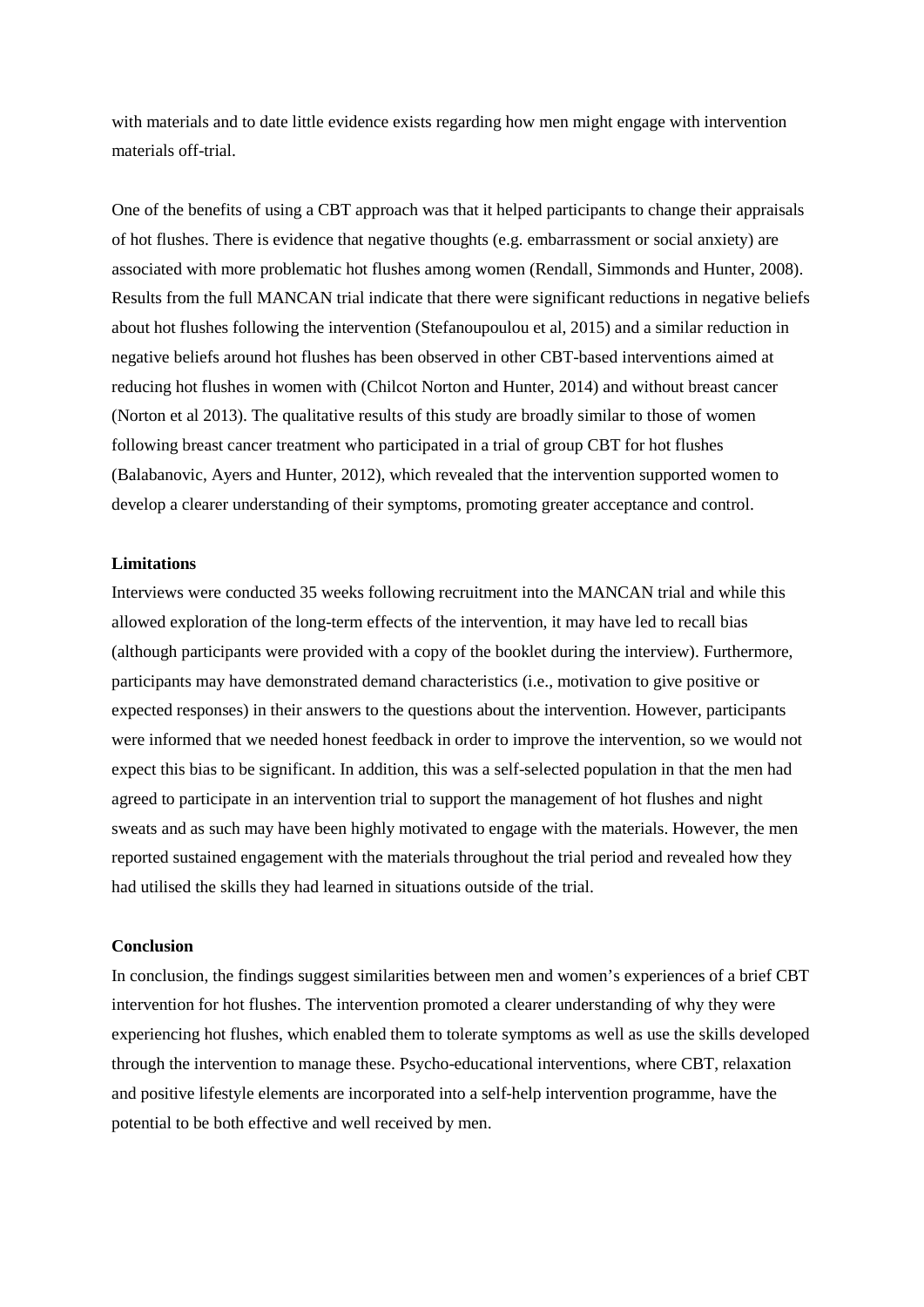## References

- Ayers B, Smith M, Hellier J, Mann E, Hunter MS. Effectiveness of group and self-help cognitive behavior therapy in reducing problematic menopausal hot flushes and night sweats (MENOS 2): a randomized controlled trial. Menopause. 2012;19(7):749-759.
- Balabanovic J, Ayers B, Hunter MS. An exploration of women's experiences of Group Cognitive Behaviour Therapy to treat breast cancer treatment-related hot flushes and night sweats: An interpretative phenomenological analysis. Maturitas 2012, 72(3), 236–242.
- Bourke L, Homer KE, Thaha MA, Steed L, Rosario DJ, Robb KA, Saxton JM, Taylor SJ. Interventions for promoting habitual exercise in people living with and beyond cancer. Cochrane Database Syst Rev. 2013 24;9
- Chilcot J, Norton S, Hunter MS. Cognitive behaviour therapy for menopausal symptoms following breast cancer treatment: Who benefits and how does it work? Maturitas. 2014; 78(1):56-61.
- Coa KI, Smith KC, Klassen AC, Caulfield LE, Helzlsouer K, Peairs K, Shockney L. Capitalizing on the "teachable moment" to promote healthy dietary changes among cancer survivors: the perspectives of health care providers. Support Care Cancer. 2015;23(3):679-86
- Courtenay, W.H. Constructions of masculinity and their influence on men's well-being: a theory of gender and health. Social Science & Medicine 2000; 50: 1385-1401.doi: http://dx.doi.org/10.1016/S0277-9536(99)00390-1
- Duijts SF, van Beurden M, Oldenburg HS, Hunter MS, Kieffer JM, Stuiver MM, Gerritsma MA, Menke-Pluymers MB, Plaisier PW, Rijna H, Lopes Cardozo AM, Timmers G, van der Meij S, van der Veen H, Bijker N, de Widt-Levert LM, Geenen MM, Heuff G, van Dulken EJ, Boven E, Aaronson NK. Efficacy of cognitive behavioral therapy and physical exercise in alleviating treatment- induced menopausal symptoms in patients with breast cancer: results of a randomized, controlled, multicentre trial. J Clin Oncol. 2012;30(33):4124-33. doi: 10.1200/JCO.2012.41.8525
- Eziefula, C. U., Grunfeld, E. A., & Hunter, M. S. (2013). 'You know I've joined your club… I'm the hot flush boy': a qualitative exploration of hot flushes and night sweats in men undergoing androgen deprivation therapy for prostate cancer. Psycho-Oncology, 22, 2823-2830.
- Frisk, J. (2010). Managing hot flushes in men after prostate cancer A systematic review. Maturitas, 65, 15-22.
- Graham J, Baker M, Macbeth F, Titshall V. Guidelines: Diagnosis and treatment of prostate cancer: summary of NICE guidance. BMJ: British Medical Journal. 2008;336(7644):610.
- Grunfeld, E.A., Halliday, A., Martin, P., & Drudge-Coates, L. (2012). Andropause syndrome in men treated for metastatic prostate cancer: A qualitative study of the impact of symptoms. . Cancer Nursing, 35, 63-69.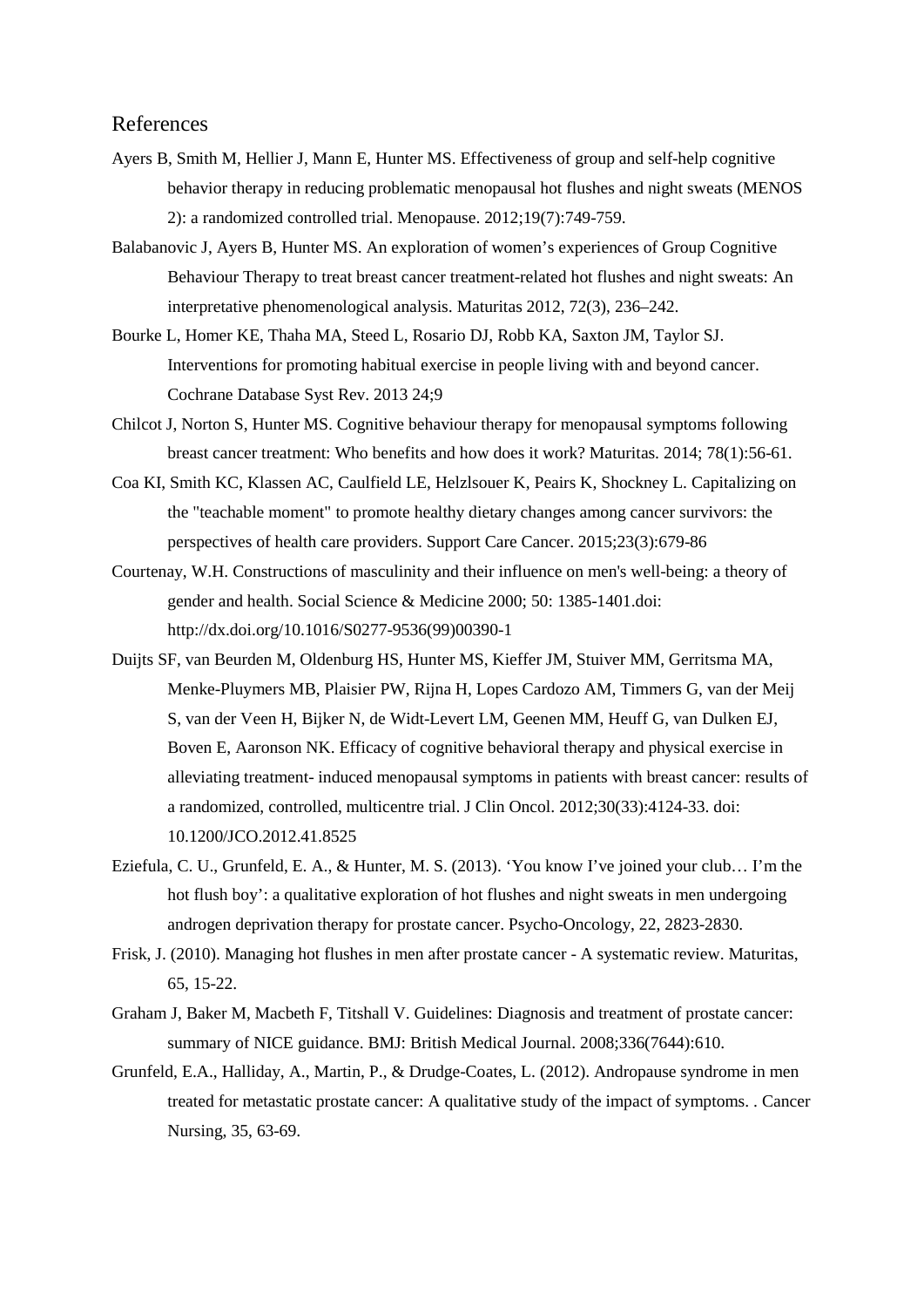- Hunter, M.S., & Mann, E. (2010). A cognitive model of menopausal hot flushes. J Psychosom Res, 69(5), 491-501.
- Jemal A, Bray F, Center MM, Ferlay J, Ward E, Forman D. Global cancer statistics. CA: a cancer journal for clinicians. 2011;61(2):69-90.
- Mann E, Smith MJ, Hellier J, Balabanovic JA, Hamed H, Grunfeld EA, Hunter MS. Cognitive behavioural treatment for women who have menopausal symptoms after breast cancer treatment (MENOS 1): a randomised controlled trial. The Lancet Oncology, 2012; 13(3):309– 318.
- NICE guidelines [CG175]: Prostate cancer: diagnosis and treatment. 2014 (Jan)
- Norton S, Chilcot J, Hunter MS. Cognitive-behavior therapy for menopausal symptoms (hot flushes and night sweats): moderators and mediators of treatment effects. Menopause. 2014;21(6):574-8.
- Rendall MJ, Simonds LM, Hunter MS. The Hot Flush Beliefs Scale: a tool for assessing thoughts and beliefs associated with the experience of menopausal hot flushes and night sweats. Maturitas. 2008; 60(2):158-69. doi: 10.1016/j.maturitas.2008.05.001
- Ritchie J, Spencer J, Nicholls CM, Ormston R. (2013) Qualitative Research Practice, London: SAGE
- Schow, D.A., Renfer, L.G., Rozanski, T.A, & Thompson, I.M. . (1998). Prevalence of hot flushes during and after neoadjuvant hormonal therapy for localized prostate cancer. Southern Medical Journal, 91(9), 855-857.
- Shapiro PJ, Coyne JC, Kruus LK, Palmer SC, Vaughn DJ, Malkowicz SB. Interest in services among prostate cancer patients receiving androgen deprivation therapy. Psychooncology. 2004;13:512-25
- Stefanopoulou E, Yousaf O, Grunfeld EA, Hunter MS. A brief cognitive behavioural intervention for men with hot flushes undergoing androgen deprivation therapy for prostate cancer (MANCAN): a randomised controlled trial. Psycho-Oncology (in press)
- Ulloa, E. W., Salup, R., Patterson, S. G., & Jacobsen, P. B. (2009). Relationship between hot flashes and distress in men receiving androgen deprivation therapy for prostate cancer. Psycho-Oncology, 18, 598-605. .
- Yousaf O, Grunfeld EA, Hunter MS. (2014). A systematic review of the factors associated with delays in medical and psychological help-seeking among men. Health Psychology Review. doi: 10.1080/17437199.2013.840954
- Yousaf O, Stefanopoulou E, Grunfeld EA, Hunter MS . (2012). A randomised controlled trial of a cognitive behavioural intervention for men who have hot flushes following prostate cancer treatment (MANCAN): trial protocol. BMC Cancer, 12(1), 230.